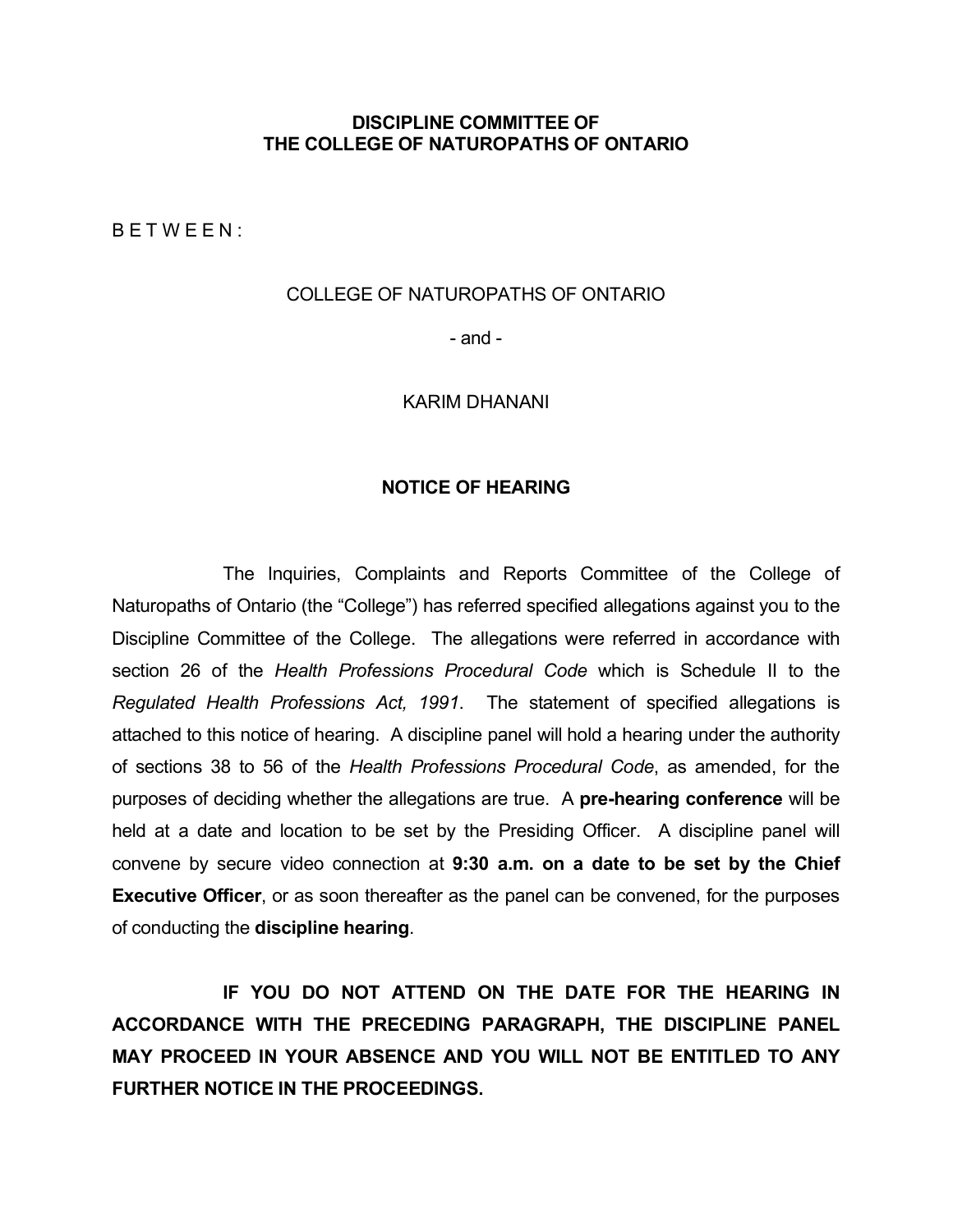If the discipline panel finds that you have engaged in professional misconduct, it may make one or more of the following orders:

- [1](#page-1-0). Direct the Chief Executive Officer<sup>1</sup> to revoke your certificate of registration.
- 2. Direct the Chief Executive Officer (CEO) to suspend your certificate of registration for a specified period of time.
- 3. Direct the CEO to impose specified terms, conditions and limitations on your certificate of registration for a specified or indefinite period of time.
- 4. Require you to appear before the panel to be reprimanded.
- 5. Require you to pay a fine of not more than \$35,000 to the Minister of Finance.
- 6. If the act of professional misconduct was the sexual abuse of a patient, require you to reimburse the College for funding provided for that patient under the program required under section 85.7 of the *Health Professions Procedural Code*.
- 7. If the panel makes an order under paragraph 6, require you to post security acceptable to the College to guarantee the payment of any amounts the Registrant<sup>[2](#page-1-1)</sup> may be required to reimburse under the order under paragraph 6.

The discipline panel may, in an appropriate case, make an order requiring you to pay all or part of the College's costs and expenses pursuant to section 53.1 of the *Health Professions Procedural Code*.

You are entitled to disclosure of the evidence against you in accordance with section 42(1) of the *Health Professions Procedural Code* and Rules 17-20 of the *Rules of Procedure of the Discipline Committee of the College of Naturopaths of Ontario*.

<span id="page-1-0"></span> $<sup>1</sup>$  The Chief Executive Officer has been appointed by the Council to oversee operations and perform the duties of the</sup> Registrar as set out in and defined in section 1(1) of the *Health Professions Procedural Code* (the Code)*.*

<span id="page-1-1"></span> $^2$  The Council of the College of Naturopaths of Ontario has directed that the College refer to individuals registered with the College as "Registrants". "Registrant", as it is used in this Notice of Hearing has the same meaning as "member" as defined in section 1(1) of the Code.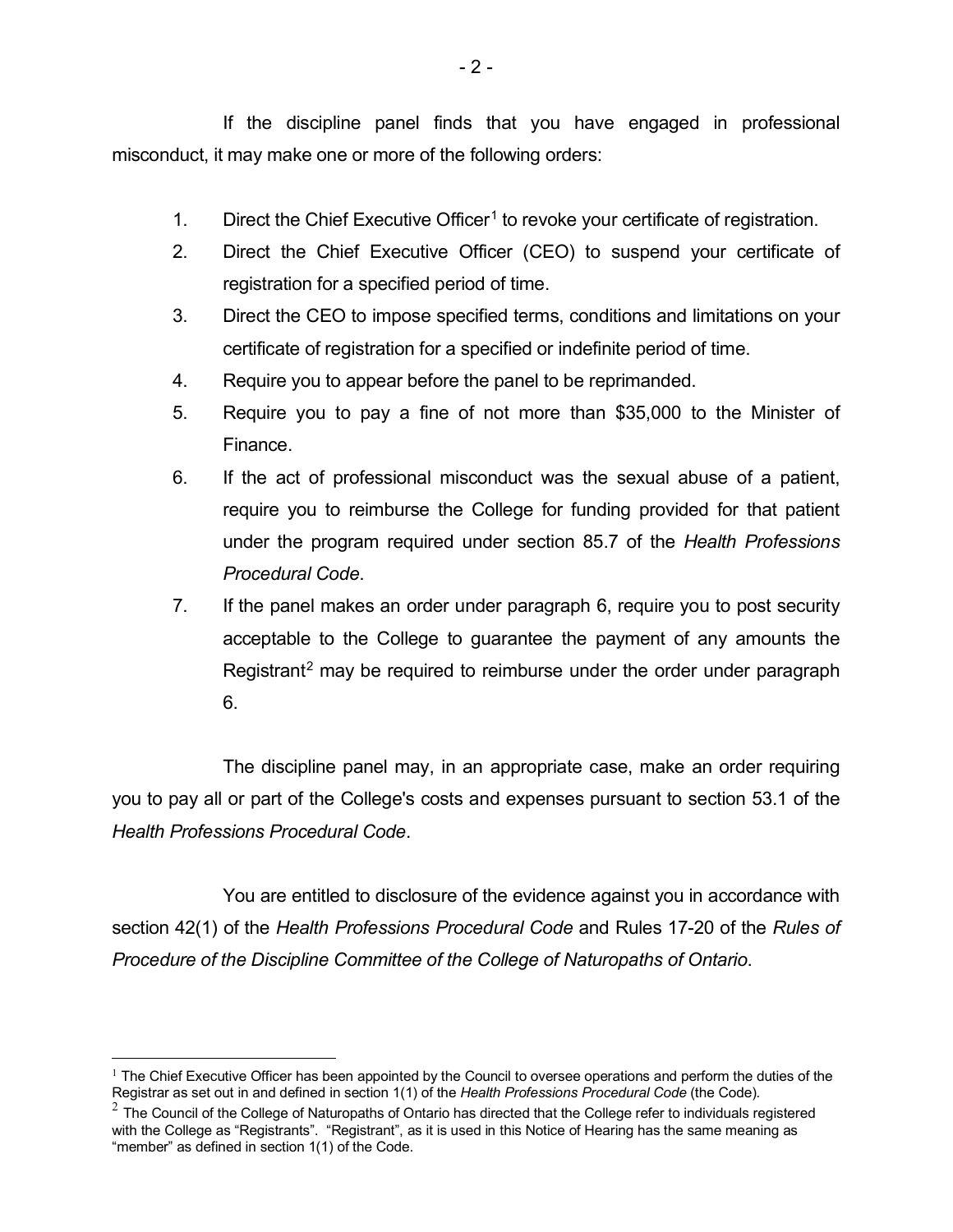You, or your representative, may contact the solicitor for the College, Rebecca Durcan, in this matter:

> Steinecke Maciura LeBlanc Barristers & Solicitors 401 Bay Street Suite 2308, P.O. Box 23 Toronto, ON M5H 2Y4

Telephone: (416) 644-4783 Facsimile: (416) 593-7867

Note that, Rules 17-20 of the *Rules of Procedure of the Discipline Committee of the College of Naturopaths of Ontario* also apply to you. Rules 18-20 state as follows:

### **RULE 18.** Documentary Disclosure

- 18.1 Each Party to a Proceeding shall deliver to every other Party (a) a list of, and (b) if not previously produced, copies of, all documents and things that the Party intends to produce or enter as evidence at the Discipline Hearing, in the case of the College, as soon as is reasonably practicable after the Notice of Hearing is served, and in the case of any other party, as soon as is reasonably practicable after disclosure by the College under this Rule, but in any case at least ten (10) days before the commencement of the Pre-Hearing Conference.
- 18.2 A Party who does not disclose a document or thing in compliance with subrule 18.1 may not refer to the document or thing or introduce it in evidence at the Discipline Hearing without leave of the Panel, which may be on any conditions that the Panel considers just.
- 18.3 Where a party discovers a document or thing that it will refer to or give in evidence at the hearing after the disclosure date specified in subrule 18.1, the party shall make the disclosure immediately after the discovery.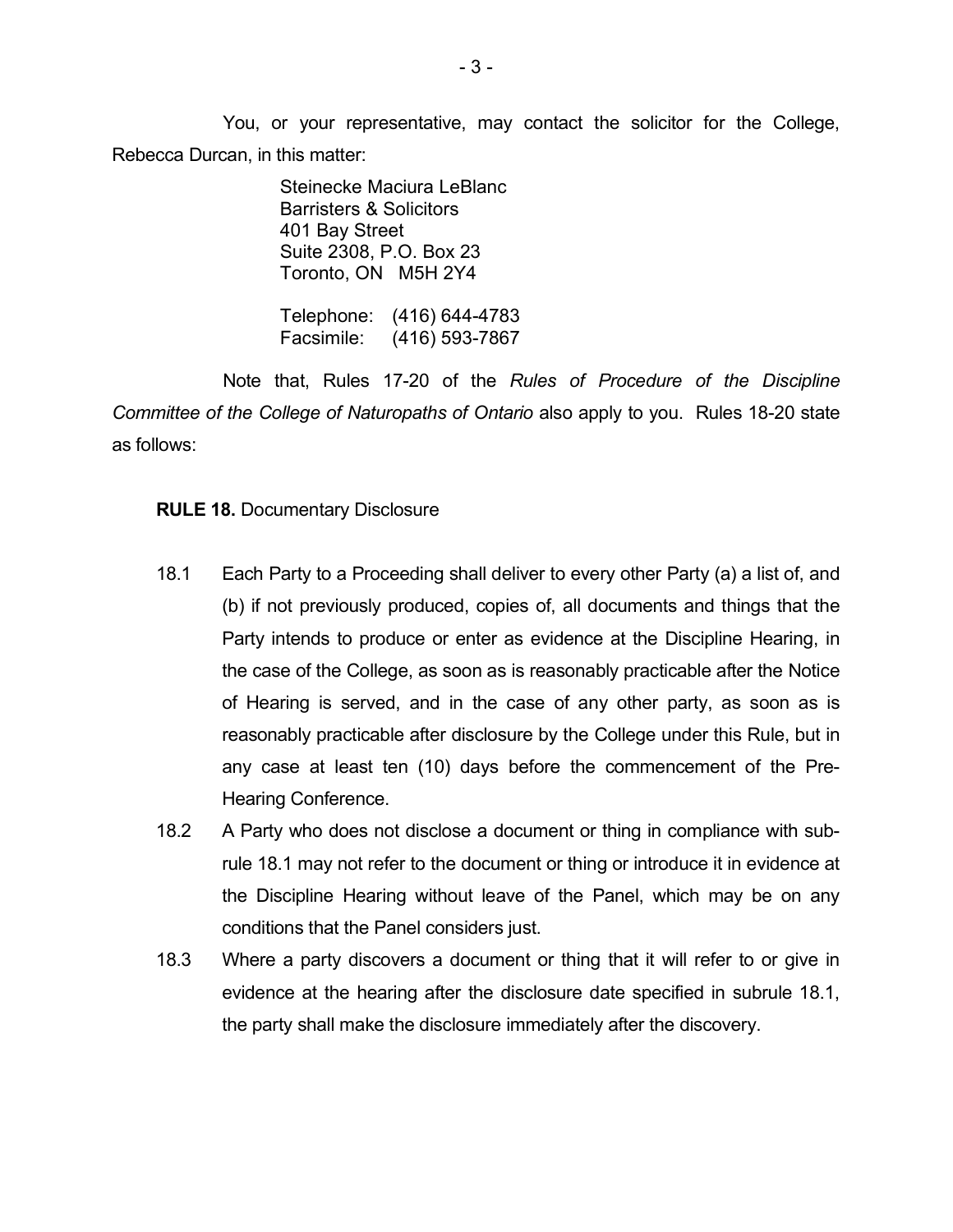- 19.1 A Party to a Proceeding shall serve every other Party a list of the witnesses the Party intends to call to testify on the Party's behalf at the Discipline Hearing, in the case of the College, as soon as is reasonably practicable after the Notice of Hearing is served, and in the case of any other Party, at least ten (10) days before the commencement of the Pre-Hearing Conference.
- 19.2 If no affidavit has been served in accordance with Rule 45 (Evidence by Affidavit), and material matters to which a witness is to testify have not otherwise been disclosed, a Party to a Proceeding shall provide to every other Party a summary of the evidence that the witness is expected to give at the Discipline Hearing on the merits, in the case of the College, as soon as reasonably practicable after the Notice of Hearing is served, and in the case of any other party, as soon as is reasonably practicable after disclosure by the College under this Rule, but in any case at least ten (10) days before the commencement of the Discipline Hearing.
- 19.3 The disclosure obligations set out in Rule 19.2 shall not apply to witnesses called in Reply that the College had no reasonable expectation of calling inchief.
- 19.4 A witness summary shall contain:

(a) the substance of the evidence of the witness;

(b) reference to any documents to which that witness will refer; and

(c) the witness's name and address or, if the witness's address is not provided, the name and address of a person through whom the witness can be contacted.

19.5 A Party who does not include a witness in the witness list or provide a summary of the evidence a witness is expected to give in accordance with these rules may not call that person as a witness without leave of the Panel, which may be on any conditions as the Panel considers just.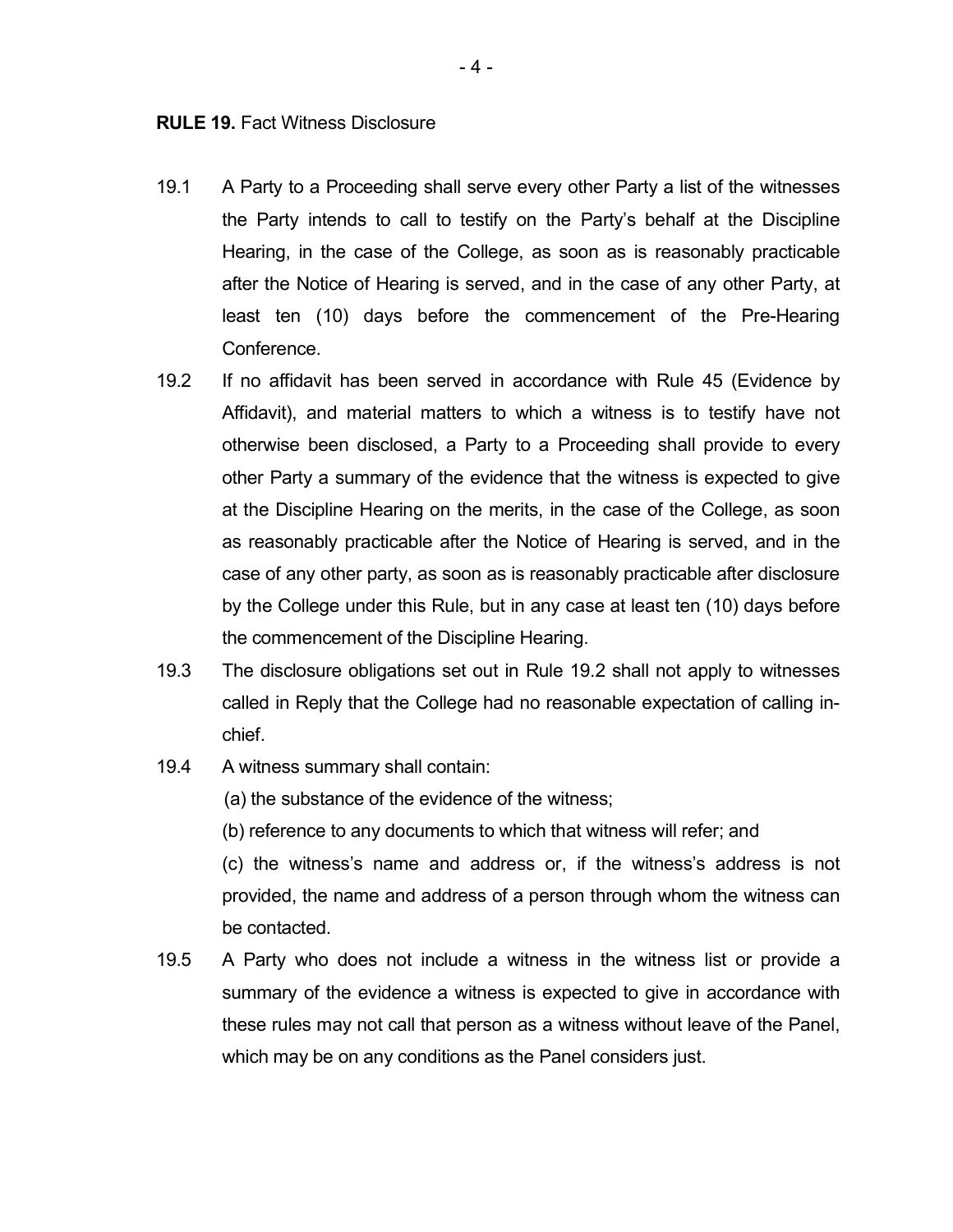19.6 A witness may not testify to material matters that were not previously disclosed without leave of the Panel, which may be on any conditions that the Panel considers just.

## **RULE 20.** Expert Opinion Disclosure

20.1 A Party who intends to call an expert to give expert opinion evidence at a Hearing shall:

(a) inform the other Parties of the intent to call the expert;

(b) identify the expert and the issue(s) on which the expert's opinion will be tendered;

(c) serve the other Parties with a copy of the expert's written report or, if there is no written report, an affidavit in accordance with RULE 45 (Evidence by Affidavit), or a witness summary in accordance with sub-rule 19.3; and (d) file an "Acknowledgement Form – Expert's Duty" signed by the expert, in the form appended to these rules.

- 20.2 The College shall serve any expert report or affidavit or witness summary upon which the College intends to rely at the Hearing at least sixty (60) days before the commencement of the Hearing.
- 20.3 The Member shall serve any expert report upon which he or she intends to rely at least thirty (30) days before the commencement of the Hearing.
- 20.4 The College may serve a reply expert report at least fifteen (15) days before the commencement of the Hearing.
- 20.5 Where an expert report is filed, it shall at a minimum include the following information:
	- (a) qualifications of the expert;
	- (b) the instructions provided to the expert;
	- (c) the nature of the opinion being sought;
	- (d) the factual assumptions upon which the opinion is based; and
	- (e) a list of documents reviewed by the expert.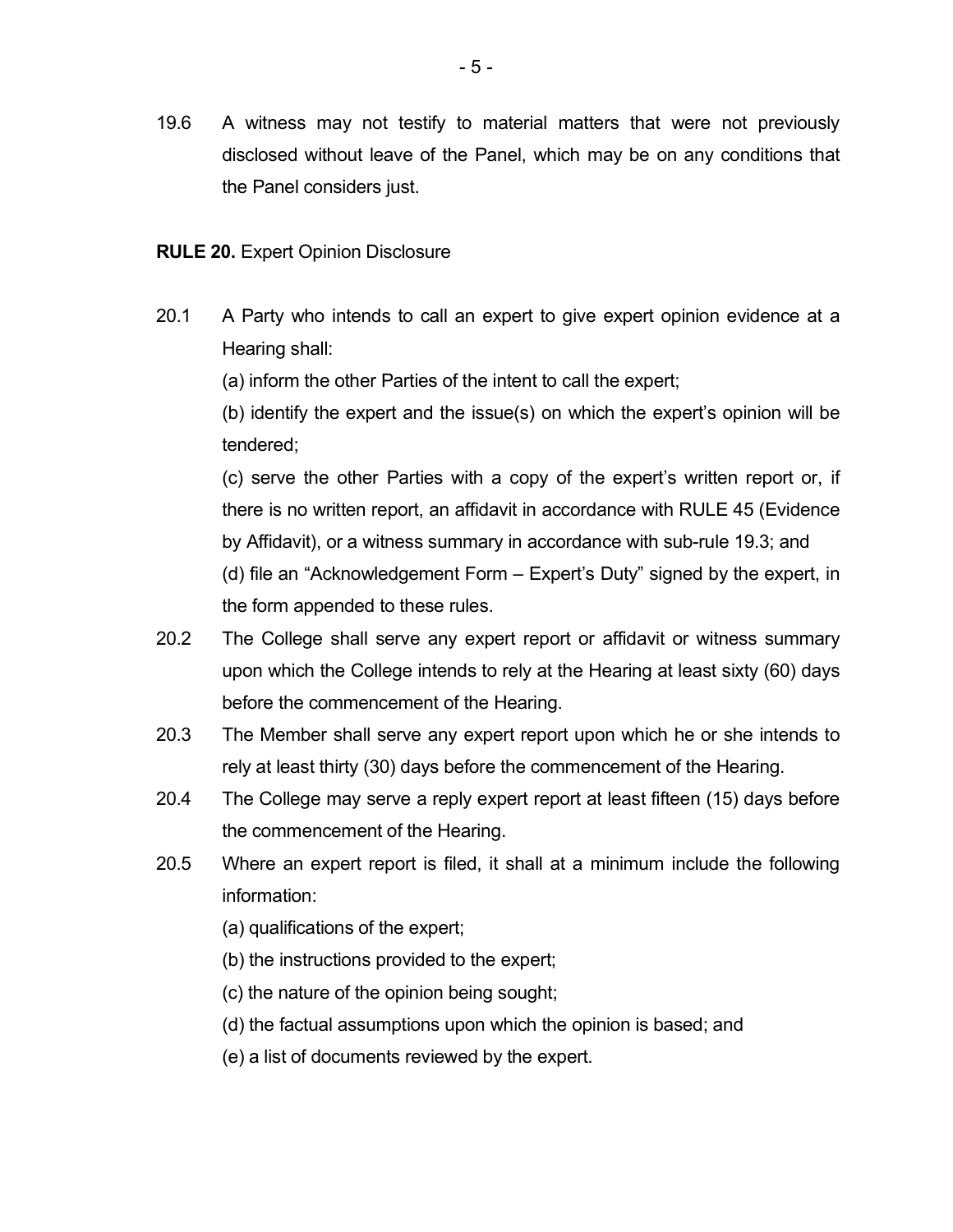20.6 A Party who fails to comply with sub-rule 20.1 may not call the expert as a witness or file the expert's report or affidavit without leave of the Panel, which may be on any conditions that the Panel considers just.

Date: \_\_\_\_\_\_\_\_\_\_\_\_\_\_\_\_\_\_\_\_\_\_\_\_ \_\_\_\_\_\_\_\_\_\_\_\_\_\_\_\_\_\_\_\_\_\_\_\_\_\_\_\_\_\_\_\_\_ December 1, 2021

Andrew Parr, CAE Chief Executive Officer College of Naturopaths of Ontario

**TO: Karim Dhanani c/o Robert Barbiero** Torkin Manes LLP 151 Yonge Street, Suite 1500 Toronto ON M5C 2W7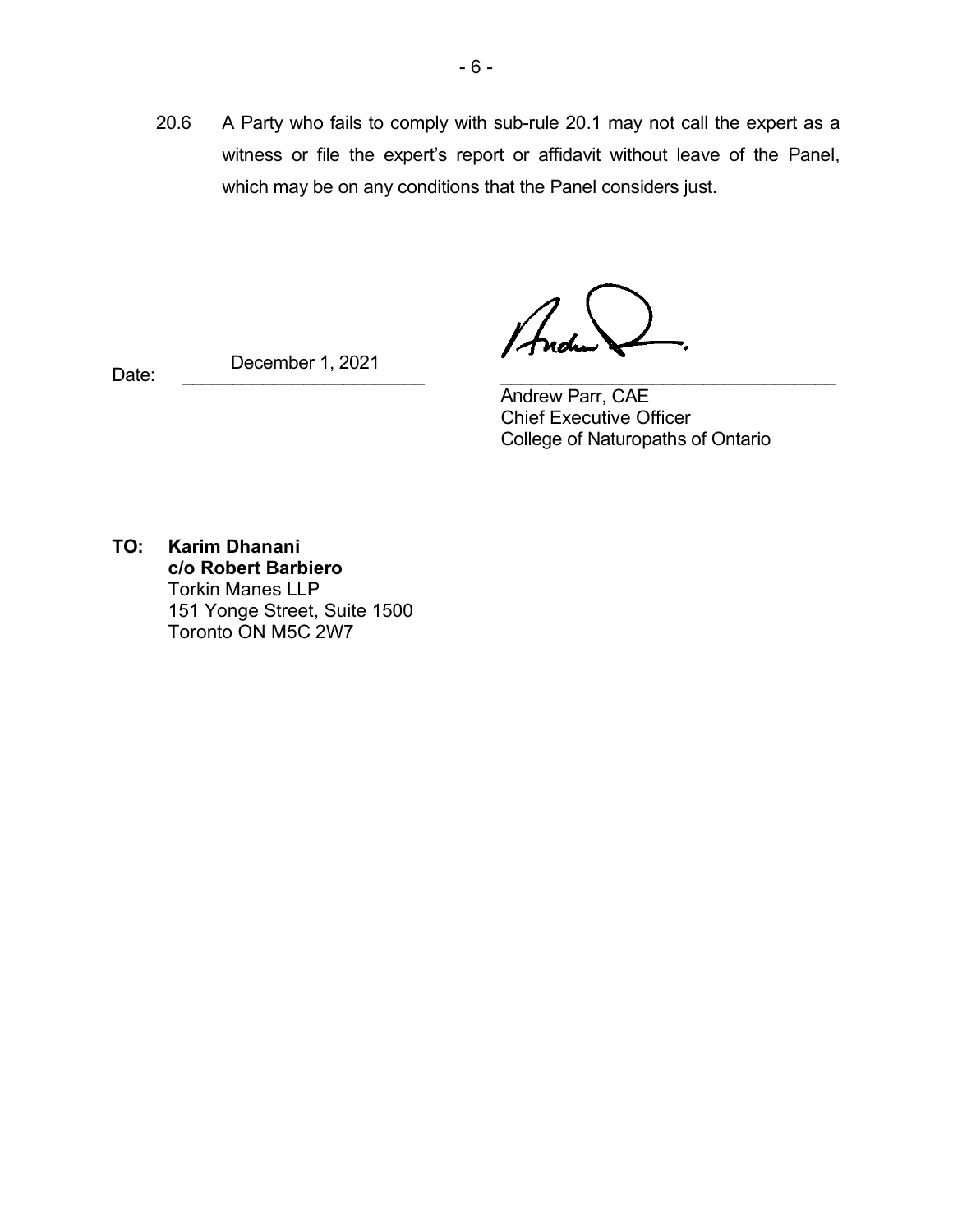## **STATEMENT OF SPECIFIED ALLEGATIONS**

## **The Registrant**

- 1. Dr. Karim Dhanani, ND (the "Registrant") registered with the Board of Directors of Drugless Therapy – Naturopathy on or about April 8, 2002. The Registrant then became registered with the College of Naturopaths of Ontario (the "College") on July 1, 2015.
- 2. The Registrant has not met the Standards of Practice for Therapeutic Prescribing or Intravenous Infusion Therapy (IVIT) and therefore has not been authorized since January 1, 2016 to perform IVIT.
- 3. At all relevant times, the Registrant worked at and/or owned Centre for Biological Medicine in Richmond Hill, ON (the "Clinic") and/or Pathways DNA.

# **Administering and/or Offering Services or Treatments or Testing outside of their scope**

- 4. It is alleged that since approximately January 1, 2016 the Registrant administered IVIT to patients at the Clinic.
- 5. It is alleged that IVIT cannot be administered at the Clinic as the Clinic is not registered as a premises pursuant to Regulation 168/15.
- 6. It is alleged that the Registrant delegated and/or attempted to delegate the act of IVIT despite not having the requisite authority to perform the controlled act.
- 7. It is alleged that on or about October 13, 2020 the Registrant advised an undercover investigator that they could provide IVIT to her sister.
- 8. It is alleged that the Registrant:
	- i. Ordered tests to detect cancer activity;
	- ii. Treated patients for cancer; and/or
	- iii. Advised patients that he could treat cancer.
- 9. It is alleged that the Registrant ordered and/or administered Vitamin C IVIT to a patient for "cancer prevention."

## **Laboratory Compliance**

10. It is alleged the Registrant ordered specimens to be sent and/or sent specimens to laboratories not licensed by the *Laboratory and Specimen Collection Centre Licensing Act*.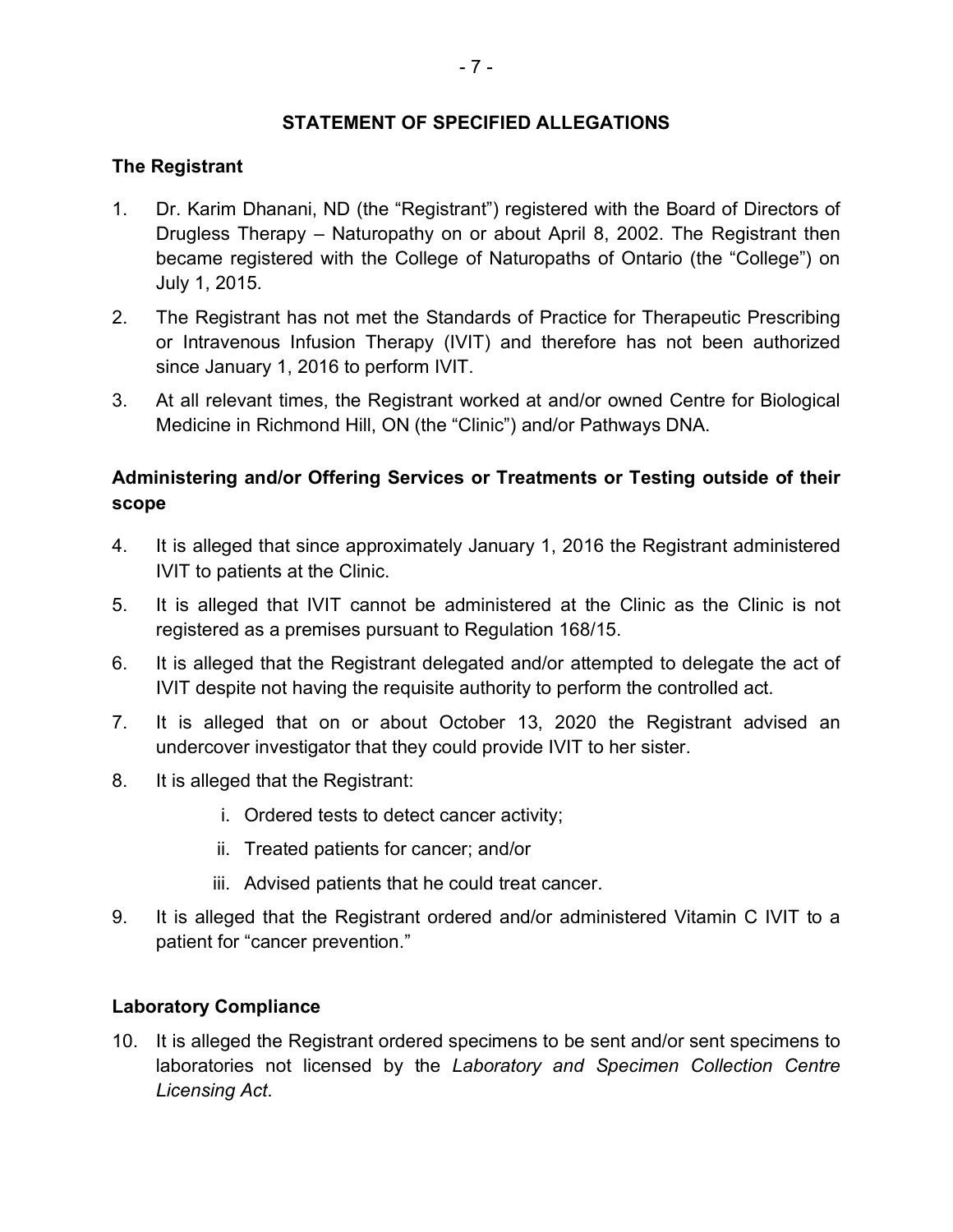11. It is alleged that the Registrant requisitioned the collection of specimens for tests that are outside the scope of a naturopath.

## **Practising while suspended**

- 12. It is alleged that the Registrant was suspended between approximately April 2 and July 17, 2020.
- 13. It is alleged that despite the suspension and/or being provided with notice of the suspension, the Registrant proceeded to:
	- i. Practise naturopathy at the Clinic;
	- ii. Perform controlled acts authorized to registrants;
	- iii. Hold themselves out as a registrant of the College; and/or
	- iv. Use protected titles authorized to registrants.

## **Advertising**

- 14. It is alleged that the Registrant posted or permitted the posting of the following on their Clinic website:
	- a. "If you suspect you have cancer, or if you know you have the disease and want to learn about the available treatment options, contact us today...";
	- b. That Neurological Disorders and/or Cognitive Capabilities could be treated at the Clinic;
	- c. That "all of our treatments and assessment tools … have long and respected records of success in hospitals and health institutions across the globe";
	- d. That Biological Medicine "… is the most technologically and scientifically rigorous kind of natural medicine there is...calls the body's terrain the environment between your cells ..." and/or
	- e. The availability of services outside the scope of the Registrant including but not limited to IVIT, cancer treatment, and/or intravenous Weber Laser Therapy.

### **Acts of Professional Misconduct**

15. It is alleged that the above noted conduct constitutes professional misconduct pursuant to section 51(1)(c) of the Health Professions Procedural Code, being Schedule 2 to the *Regulated Health Professions Act, 1991* (the "Code") as set out in one or more of the following paragraphs of section 1 of Ontario Regulation 17/14 made under the *Naturopathy Act, 2007*: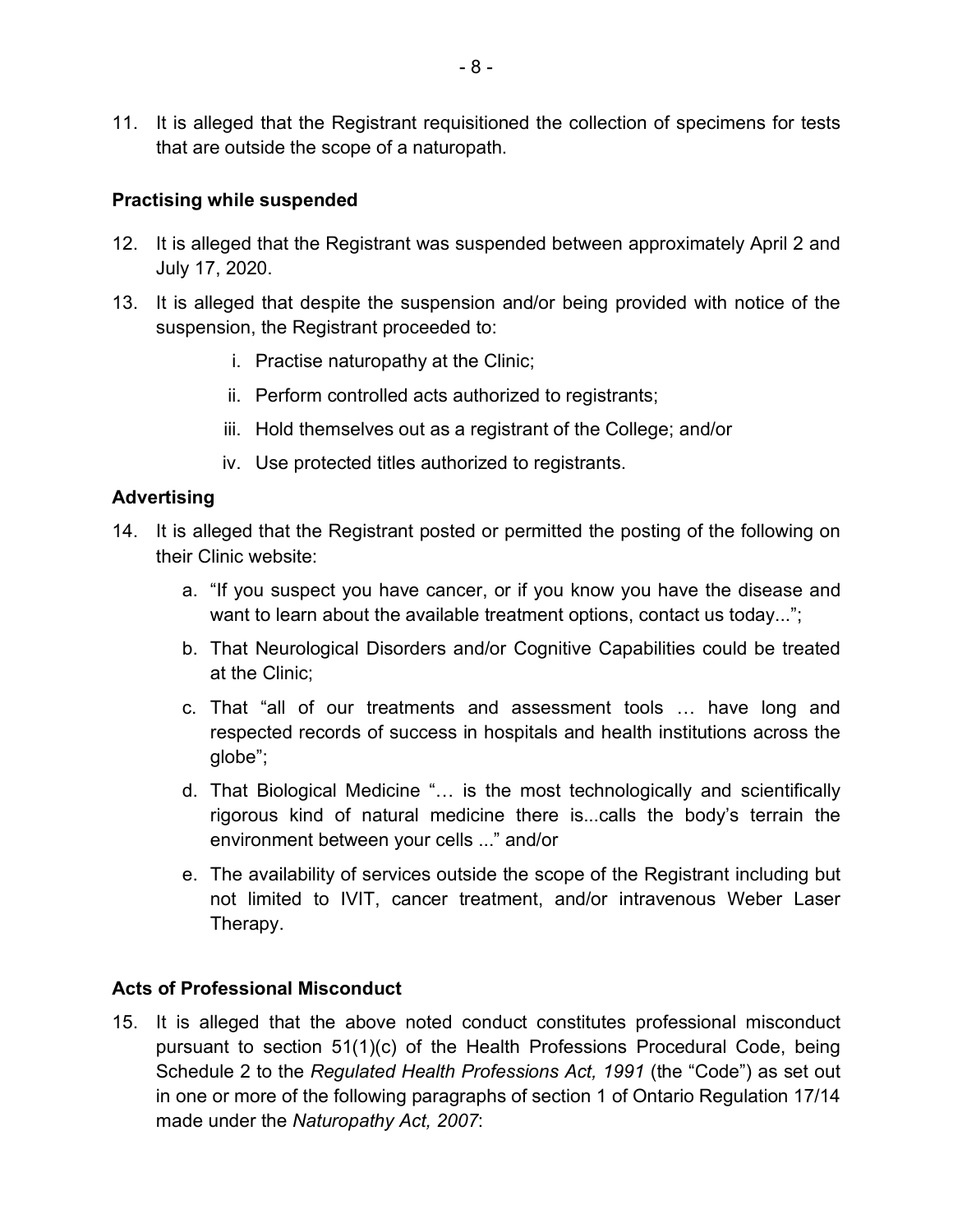- a. **Paragraph 1** Contravening, by act or omission, a standard of practice of the profession or failing to maintain the standard of practice of the profession, including but not limited to the following:
	- i. Core Competencies;
	- ii. Advertising;
	- iii. Compounding;
	- iv. Intravenous Infusion Therapy;
	- v. Delegation;
	- vi. Collecting Clinical Samples;
	- vii. Requisitioning Laboratory Tests; and/or
	- viii. Performing Authorized Acts
- **b. Paragraph 8 -** Providing or attempting to provide services or treatment that the member knows or ought to know to be beyond the member's knowledge, skill or judgment;
- **c. Paragraph 9** Failing to advise a patient or the patient's authorized representative to consult another member of a health profession within the meaning of the *Regulated Health Professions Act, 1991*, when the member knows or ought to know that the patient requires a service that the member does not have the knowledge, skill or judgment to offer or is beyond his or her scope of practice;
- a. **Paragraph 10 -** Performing a controlled act that the member is not authorized to perform;
- b. **Paragraph 26**  Making a claim respecting a drug, substance, remedy, treatment, device or procedure other than a claim that can be supported as reasonable professional opinion;
- c. **Paragraph 27** Permitting the advertising of the member or his or her practice in a manner that is false or misleading or that includes statements that are not factual and verifiable;
- d. **Paragraph 36**  Contravening, by act or omission, a provision of the Act, the *Regulated Health Professions Act, 1991* or the regulations under either of those Acts including but not limited to s. 4 of the Act and Regulation 168/15;
- e. **Paragraph 36.1** Without restricting the generality of paragraph 36, failing, by act or omission, to comply with any duty or requirement under Part IV (Inspection of Premises Where Certain Procedures are Performed) of Ontario Regulation 168/15 (General) made under the Act;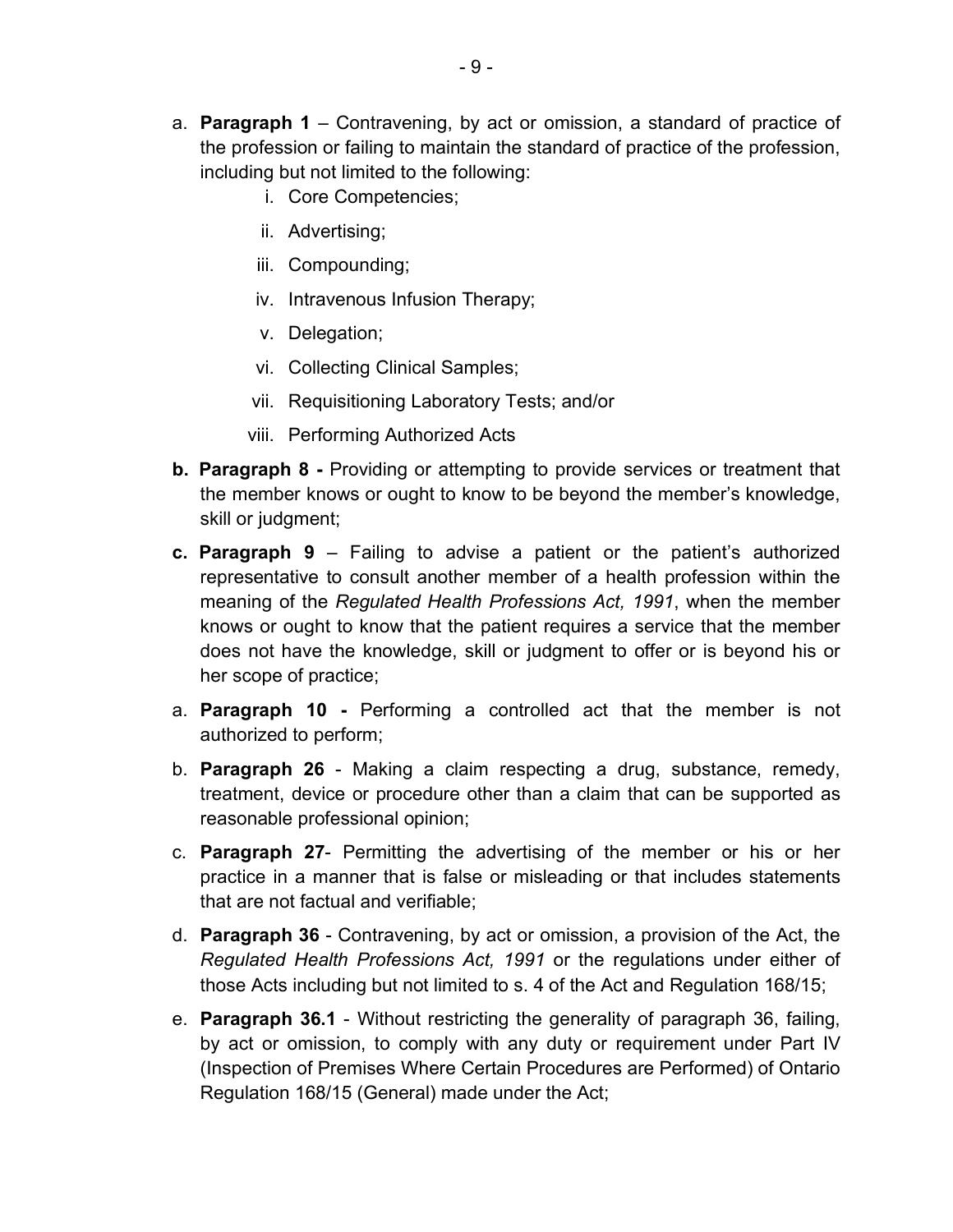- f. **Paragraph 39** Practising the profession while the member's certificate of registration has been suspended;
- g. **Paragraph 46** Engaging in conduct or performing an act relevant to the practice of the profession that, having regard to all the circumstances, would reasonably be regarded by members as disgraceful, dishonourable or unprofessional; and/or
- h. **Paragraph 47** Engaging in conduct that would reasonably be regarded by members as conduct unbecoming a member of the profession.
- 16. It is also alleged that the above conduct constitutes professional misconduct pursuant to subsection 4(3) of the *Naturopathy Act, 2007.*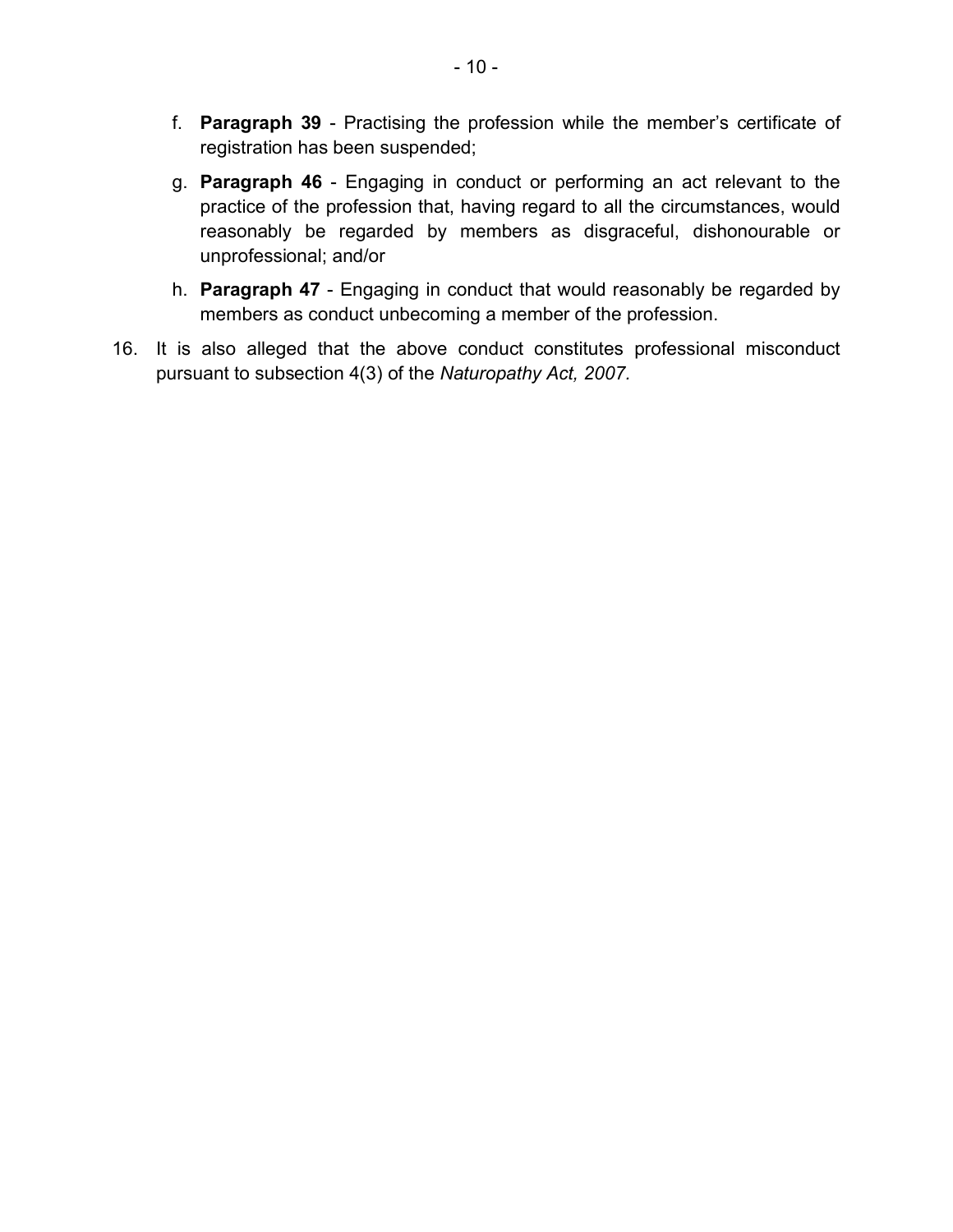## **APPENDIX**

- 1. The documents to be tendered in evidence at the hearing have been sent with this Notice of Hearing.
- 2. The *Rules of Procedure of the Discipline Committee* have been sent with this Notice of Hearing.
- 3. Take notice that the documents that have been and may later be disclosed to you will be tendered as business documents pursuant to the *Evidence Act* of Ontario.
- 4. All documents that are disclosed to you in this matter are disclosed on the basis that they are to be used solely for the purpose of this proceeding and for no other purpose.